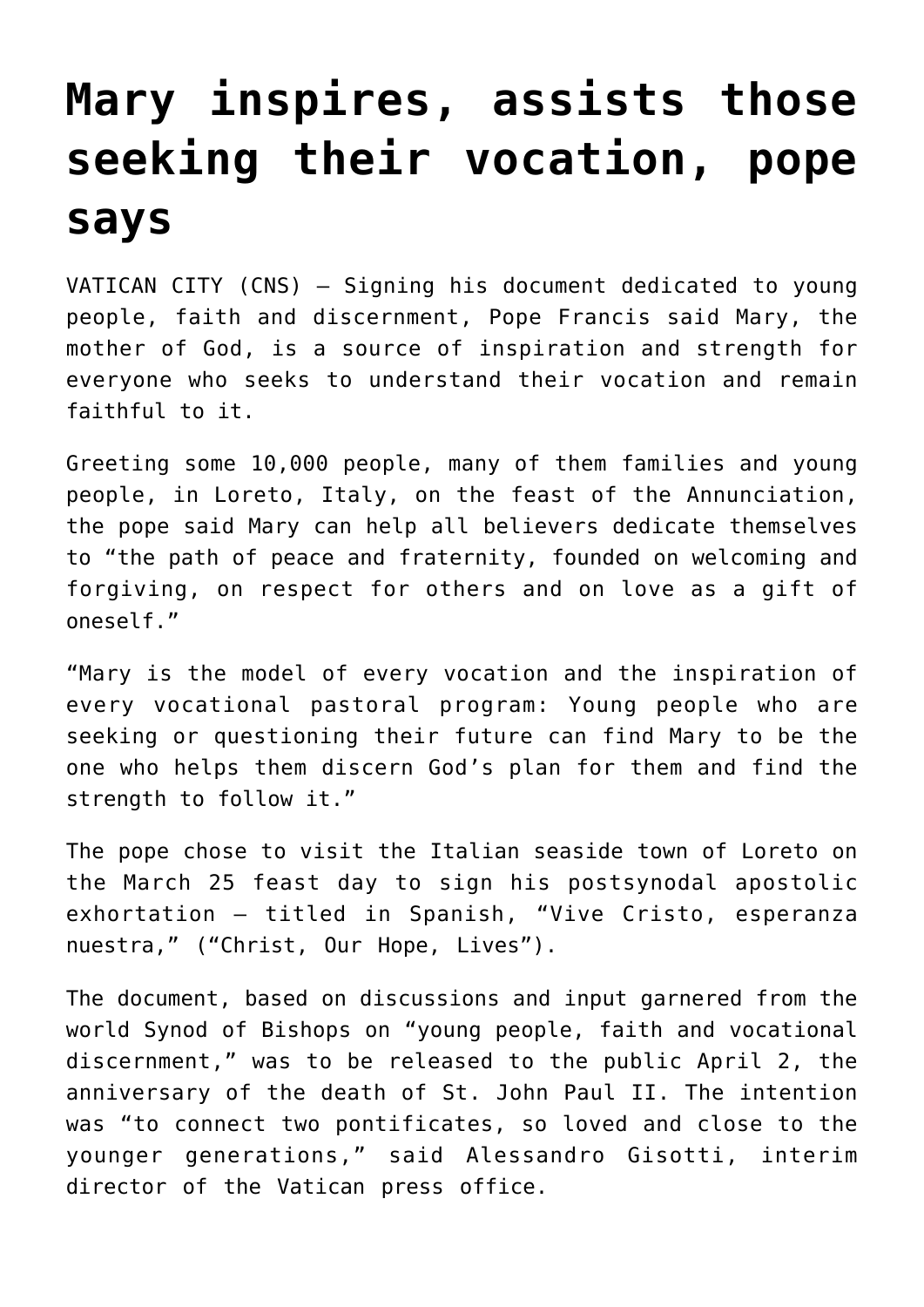The pope signed the document at the altar inside the small, one-room Holy House of Loreto, which tradition holds is where Mary was born and raised and where the Holy Family was thought to have lived when Jesus was a boy. It also is held to be the place where Mary received the angel's annunciation and conceived the Son of God through the Holy Spirit.

In his talk to those gathered in the square in front of the basilica housing the sanctuary, the pope said he wanted to sign the document on the date and at the place of the Annunciation to highlight how the Annunciation reveals what is necessary in the vocational process: listening to God's word and God's will, inquisitive discernment and bold decisionmaking.

God always makes the first move, offering people the gift of his love, Pope Francis said.

"One must be ready and willing to listen and welcome God's voice," which is hard to recognize if life is too "noisy" or agitated, he said. Quiet and extended reflection is necessary, he said, if one is going to be able to go below the surface and discover the "moral and spiritual forces" at work in one's life.

And God is always at work, giving and providing for his disciples no matter how "poor and small" they may be, he added.

Because young people and families are not two separate realities, he said, pastoral programs and outreach must be dedicated to both at the same time because "very often young people are what their family gave them with their upbringing."

"It is necessary to rediscover God's plan for the family," he said, which is "founded on marriage between a man and a woman," and to emphasize the family's "great and irreplaceable" role in serving life and the community.